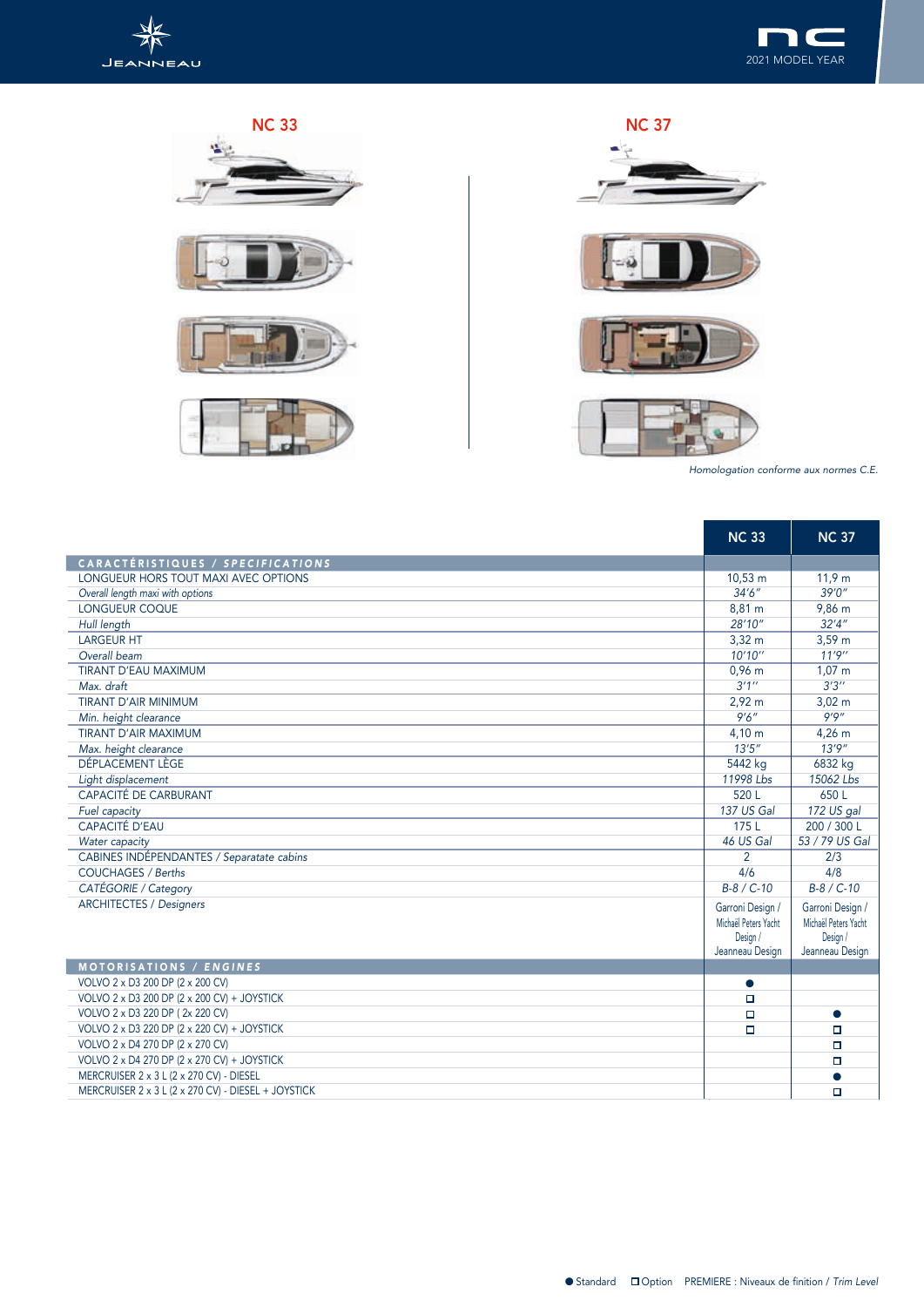|                                                                                                                                                                                                                                                                                                                                                                                                                                                                                                                                                                                                                                        | <b>NC 33</b>                     | <b>NC 37</b>                |
|----------------------------------------------------------------------------------------------------------------------------------------------------------------------------------------------------------------------------------------------------------------------------------------------------------------------------------------------------------------------------------------------------------------------------------------------------------------------------------------------------------------------------------------------------------------------------------------------------------------------------------------|----------------------------------|-----------------------------|
| NAVIGATION-SECURITE / NAVIGATION-SAFETY                                                                                                                                                                                                                                                                                                                                                                                                                                                                                                                                                                                                |                                  |                             |
| DIRECTION HYDRAULIQUE / Hydraulic steering                                                                                                                                                                                                                                                                                                                                                                                                                                                                                                                                                                                             | $\bullet$                        | $\bullet$                   |
| PROPULSEUR D'ÉTRAVE / Bow thruster                                                                                                                                                                                                                                                                                                                                                                                                                                                                                                                                                                                                     | о                                | □                           |
| TABLEAU ÉLECTRIQUE / Electrical instruments switches                                                                                                                                                                                                                                                                                                                                                                                                                                                                                                                                                                                   | $\bullet$                        |                             |
| COMMANDES ÉLECTRIQUES MOTEUR / Engine electric remote control                                                                                                                                                                                                                                                                                                                                                                                                                                                                                                                                                                          |                                  |                             |
| GUINDEAU ÉLECTRIQUE / Electric windlass                                                                                                                                                                                                                                                                                                                                                                                                                                                                                                                                                                                                | <b>PREMIERE</b>                  |                             |
| COMMANDE DE GUINDEAU AU POSTE DE PILOTAGE AVEC COMPTEUR DE CHAÎNE / Chain counter and control of windlass from pilot station                                                                                                                                                                                                                                                                                                                                                                                                                                                                                                           | □                                | о                           |
| SYSTÈME DE MOUILLAGE ARRIÈRE / Furler for rear anchorage                                                                                                                                                                                                                                                                                                                                                                                                                                                                                                                                                                               | □                                | □                           |
| KIT AMARRAGE / Mooring kit                                                                                                                                                                                                                                                                                                                                                                                                                                                                                                                                                                                                             | о                                | □                           |
| KIT MOUILLAGE / Anchoring kit                                                                                                                                                                                                                                                                                                                                                                                                                                                                                                                                                                                                          | о                                | $\Box$                      |
| COMPAS DE ROUTE / Compass                                                                                                                                                                                                                                                                                                                                                                                                                                                                                                                                                                                                              | $\bullet$                        |                             |
| FEUX DE NAVIGATION / Navigation lights                                                                                                                                                                                                                                                                                                                                                                                                                                                                                                                                                                                                 |                                  |                             |
| <b>AVERTISSEUR SONORE / Horn</b>                                                                                                                                                                                                                                                                                                                                                                                                                                                                                                                                                                                                       | <b>PREMIERE</b>                  |                             |
| PROJECTEUR DE PONT / Deck search light                                                                                                                                                                                                                                                                                                                                                                                                                                                                                                                                                                                                 | □                                | п                           |
| DÉSEMBUEUR DE PARE-BRISE / Windscreen defogger                                                                                                                                                                                                                                                                                                                                                                                                                                                                                                                                                                                         | 0                                |                             |
| ESSUIE-GLACES / Windscreen wipers                                                                                                                                                                                                                                                                                                                                                                                                                                                                                                                                                                                                      | $\bullet$                        |                             |
| LAVE GLACE / Windscreen wash down                                                                                                                                                                                                                                                                                                                                                                                                                                                                                                                                                                                                      |                                  |                             |
| PRISE D'EAU DOUCE DE QUAI / Dock water inlet                                                                                                                                                                                                                                                                                                                                                                                                                                                                                                                                                                                           | <b>COMFORT PACK</b>              | <b>COMFORT PACK</b>         |
| VENTILATION NATURELLE DE LA CALE MOTEUR / Engine natural ventilation                                                                                                                                                                                                                                                                                                                                                                                                                                                                                                                                                                   | 0                                |                             |
| EXTRACTEUR D'AIR DANS LA CALE MOTEUR / Air extractor in engines room                                                                                                                                                                                                                                                                                                                                                                                                                                                                                                                                                                   | $\bullet$                        |                             |
| POMPES DE CALE ÉLECTRIQUE ET MANUELLE / Electric and manual bilge pumps                                                                                                                                                                                                                                                                                                                                                                                                                                                                                                                                                                |                                  |                             |
| FLAPS ÉLECTRIQUES / Electrics trim tabs                                                                                                                                                                                                                                                                                                                                                                                                                                                                                                                                                                                                | <b>PREMIERE</b>                  | □                           |
| ZIP WAKE FLAPS AUTOMATIQUES / ZIP WAKE Automatic Trim tabs                                                                                                                                                                                                                                                                                                                                                                                                                                                                                                                                                                             | □                                | о                           |
| VOLVO TRIM AUTOMATIQUE / VOLVO Automatic Trim                                                                                                                                                                                                                                                                                                                                                                                                                                                                                                                                                                                          | $\bullet$                        |                             |
| VOLVO ORDINATEUR DE BORD / VOLVO Trip Computer                                                                                                                                                                                                                                                                                                                                                                                                                                                                                                                                                                                         |                                  |                             |
| VOLVO EASY CONNECT / VOLVO Easy Connect                                                                                                                                                                                                                                                                                                                                                                                                                                                                                                                                                                                                | о                                | о                           |
| ELECTRONIQUE DE NAVIGATION / NAVIGATION ELECTRONICS                                                                                                                                                                                                                                                                                                                                                                                                                                                                                                                                                                                    |                                  |                             |
|                                                                                                                                                                                                                                                                                                                                                                                                                                                                                                                                                                                                                                        |                                  |                             |
| RAYMARINE ECRAN AXIOM 9 RV, MULTIFONCTION 9" TACTILE / RAYMARINE Axiom 9RV multifonction 9" touch display                                                                                                                                                                                                                                                                                                                                                                                                                                                                                                                              | <b>ELECTRONIC PACK</b><br>$\Box$ | <b>ELECTRONIC PACK</b><br>□ |
| RAYMARINE ECRAN AXIOM 12 RV, MULTIFONCTION 12" TACTILE / RAYMARINE Axiom 9RV multifonction 9" touch display                                                                                                                                                                                                                                                                                                                                                                                                                                                                                                                            | <b>ELECTRONIC PACK</b>           | <b>ELECTRONIC PACK</b>      |
| RAYMARINE SONDE P79 / RAYMARINE P79 Depth Transducer                                                                                                                                                                                                                                                                                                                                                                                                                                                                                                                                                                                   | о                                | □                           |
| RAYMARINE PILOTE AUTO / RAYMARINE Auto pilot                                                                                                                                                                                                                                                                                                                                                                                                                                                                                                                                                                                           | $\Box$                           | □                           |
| RAYMARINE RÉPÉTITEUR P70RS AU POSTE DE PILOTAGE / RAYMARINE control unit P70RS on the steering console<br>RAYMARINE RADAR DIGITAL QUANTUM 2 / RAYMARINE Digital Radar QUANTUM 2                                                                                                                                                                                                                                                                                                                                                                                                                                                        |                                  | $\Box$                      |
|                                                                                                                                                                                                                                                                                                                                                                                                                                                                                                                                                                                                                                        | о                                |                             |
| RAYMARINE RADAR DIGITAL QUANTUM / RAYMARINE Digital Radar QUANTUM<br>RAYMARINE VHF / RAYMARINE VHF                                                                                                                                                                                                                                                                                                                                                                                                                                                                                                                                     | о                                | □                           |
| RAYMARINE EMETTEUR-RÉCEPTEUR AIS / RAYMARINE AIS Transceiver                                                                                                                                                                                                                                                                                                                                                                                                                                                                                                                                                                           | о                                | $\Box$                      |
| RAYMARINE CLEAR CRUISE / RAYMARINE Clear Cruise                                                                                                                                                                                                                                                                                                                                                                                                                                                                                                                                                                                        |                                  | о                           |
| EQUIPEMENTS DE PONT / DECK EQUIPMENT<br>LISTON DE PROTECTION DE COQUE / Hull rubrail<br>BALCONS INOX OUVERTS À L'ÉTRAVE / Forward opening stainless steel pulpit                                                                                                                                                                                                                                                                                                                                                                                                                                                                       |                                  |                             |
| FERRURE D'ÉTRAVE AVEC BASCULE POUR ANCRE À POSTE / Stainless steel bow fitting with anchor station                                                                                                                                                                                                                                                                                                                                                                                                                                                                                                                                     |                                  |                             |
| PUITS À CHAÎNE AUTOVIDEUR / Self draining anchor locker                                                                                                                                                                                                                                                                                                                                                                                                                                                                                                                                                                                |                                  |                             |
| TAQUETS D'AMARRAGE AVANT / Forward stainless steel mooring cleats                                                                                                                                                                                                                                                                                                                                                                                                                                                                                                                                                                      |                                  |                             |
| TAQUETS DE GARDE / Midship cleats                                                                                                                                                                                                                                                                                                                                                                                                                                                                                                                                                                                                      |                                  |                             |
| TAQUETS D'AMARRAGE ARRIÈRE / Stern mooring cleats                                                                                                                                                                                                                                                                                                                                                                                                                                                                                                                                                                                      | ●                                |                             |
| TAQUETS ARRIÈRE D'AMARRAGE CROISÉ / Stern mooring cleats for cross docking                                                                                                                                                                                                                                                                                                                                                                                                                                                                                                                                                             |                                  | <b>COMFORT PACK</b>         |
| MAINS COURANTES DE COCKPIT / Cockpit handrails                                                                                                                                                                                                                                                                                                                                                                                                                                                                                                                                                                                         |                                  |                             |
| MAINS COURANTES DE PASSAVANT / Sportop handrails                                                                                                                                                                                                                                                                                                                                                                                                                                                                                                                                                                                       |                                  |                             |
|                                                                                                                                                                                                                                                                                                                                                                                                                                                                                                                                                                                                                                        |                                  |                             |
| CONFORT EXTERIEUR / EXTERIOR COMFORT                                                                                                                                                                                                                                                                                                                                                                                                                                                                                                                                                                                                   |                                  |                             |
| COCKPIT ET PLATEFORME ARRIÈRE LATTÉS TECK / Teak on cockpit floor and aft platform                                                                                                                                                                                                                                                                                                                                                                                                                                                                                                                                                     | о                                | □                           |
| BANQUETTE DE COCKPIT MOBILE / Sliding rear cockpit sofa                                                                                                                                                                                                                                                                                                                                                                                                                                                                                                                                                                                | $\bullet$                        |                             |
| BANQUETTE DE COCKPIT MOBILE TRANSFORMABLE EN BAIN DE SOLEIL / Sliding rear cockpit bench convertible into sundeck                                                                                                                                                                                                                                                                                                                                                                                                                                                                                                                      | □                                | □                           |
| SELLERIE DE COCKPIT COLORIS WHITE CREAM OCEAN / Cockpit upholstery in White Cream Ocean                                                                                                                                                                                                                                                                                                                                                                                                                                                                                                                                                | $\bullet$                        | $\bullet$                   |
| SELLERIE DE COCKPIT COLORIS WHITE CREAM CAMEL / Cockpit upholstery in White Cream Camel                                                                                                                                                                                                                                                                                                                                                                                                                                                                                                                                                | о                                | □                           |
| SELLERIE DE COCKPIT PREMIUM MACADAMIA-ICE-TWISTER BLACK AVEC MOUSSES DRAINANTES / Cockpit upholstery PREMIUM Silvertex Macadamia - Ice - Twister Black with self-draining foam                                                                                                                                                                                                                                                                                                                                                                                                                                                         | о                                | □                           |
| SELLERIE DE COCKPIT PREMIUM BEIGE-ICE-TWISTER BLACK AVEC MOUSSES DRAINANTES / Cockpit upholstery PREMIUM Silvertex Beige - Ice - Twister Black with self-draining foam                                                                                                                                                                                                                                                                                                                                                                                                                                                                 | $\Box$                           | □                           |
| HAUT-PARLEURS ÉTANCHES / Waterpoof Speakers                                                                                                                                                                                                                                                                                                                                                                                                                                                                                                                                                                                            | о                                | ●                           |
| PLANCHA GAZ AMOVIBLE SUR PLATEFORME DE BAIN / Removable gas grill on mast located on the aft platform                                                                                                                                                                                                                                                                                                                                                                                                                                                                                                                                  | о                                | □                           |
| COFFRE DANS LA BANQUETTE ARRIÈRE / Locker in the cockpit sofa                                                                                                                                                                                                                                                                                                                                                                                                                                                                                                                                                                          | $\bullet$                        | $\bullet$                   |
| TABLE DE COCKPIT EN BOIS / Wood cockpit table                                                                                                                                                                                                                                                                                                                                                                                                                                                                                                                                                                                          | о                                | □                           |
| MEUBLE BAR/RANGEMENT DE COCKPIT / Bar in Cockpit                                                                                                                                                                                                                                                                                                                                                                                                                                                                                                                                                                                       |                                  | □                           |
|                                                                                                                                                                                                                                                                                                                                                                                                                                                                                                                                                                                                                                        |                                  | □                           |
|                                                                                                                                                                                                                                                                                                                                                                                                                                                                                                                                                                                                                                        | о                                |                             |
|                                                                                                                                                                                                                                                                                                                                                                                                                                                                                                                                                                                                                                        | O                                |                             |
|                                                                                                                                                                                                                                                                                                                                                                                                                                                                                                                                                                                                                                        |                                  |                             |
|                                                                                                                                                                                                                                                                                                                                                                                                                                                                                                                                                                                                                                        | $\Box$                           | □                           |
|                                                                                                                                                                                                                                                                                                                                                                                                                                                                                                                                                                                                                                        | <b>PREMIERE</b>                  | <b>PREMIERE</b>             |
|                                                                                                                                                                                                                                                                                                                                                                                                                                                                                                                                                                                                                                        | о                                | □                           |
|                                                                                                                                                                                                                                                                                                                                                                                                                                                                                                                                                                                                                                        |                                  | <b>PREMIERE</b>             |
|                                                                                                                                                                                                                                                                                                                                                                                                                                                                                                                                                                                                                                        | $\bullet$                        |                             |
| HOUSSE PVC DE BANQUETTE DE COCKPIT / Cockpit bench cover<br>COFFRE DE COCKPIT / Cockpit locker<br>EMPLACEMENT DÉDIÉ POUR LE RADEAU DE SURVIE / Life raft storage area<br>PROJECTEURS SOUS MARINS / Underwater lights<br>ECLAIRAGE LED DE COCKPIT + PASSAVANTS / LED lights in cockpit & side deck<br>PROJECTEURS DE COCKPIT / Cockpit spotlights<br>PACK AMBIANCE (ÉCLAIRAGES LED EXTÉRIEURS + ÉCLAIRAGES INDIRECTS INTÉRIEURS) / Ambiance Pack (outside LED lights + inside indirect lighting)<br>DOUCHETTE DE COCKPIT EAU CHAUDE ET FROIDE / Hot / cold water cockpit shower<br>CASQUETTE DE COCKPIT SUR ARCEAU / Cockpit sun awning | □                                | ▫                           |
| FERMETURE ARRIÈRE DE COCKPIT SUNWORKER CHARCOAL / Cockpit aft closing kit SUNWORKER Charcoal                                                                                                                                                                                                                                                                                                                                                                                                                                                                                                                                           | о                                | $\Box$                      |
| FERMETURE ARRIÈRE DE COCKPIT SUNBRELLA DARK SMOKE / Cockpit aft closing kit SUNBRELLA DARK SMOKE                                                                                                                                                                                                                                                                                                                                                                                                                                                                                                                                       | □                                | □                           |
| PORTE DE COUPÉE / Side gate                                                                                                                                                                                                                                                                                                                                                                                                                                                                                                                                                                                                            |                                  |                             |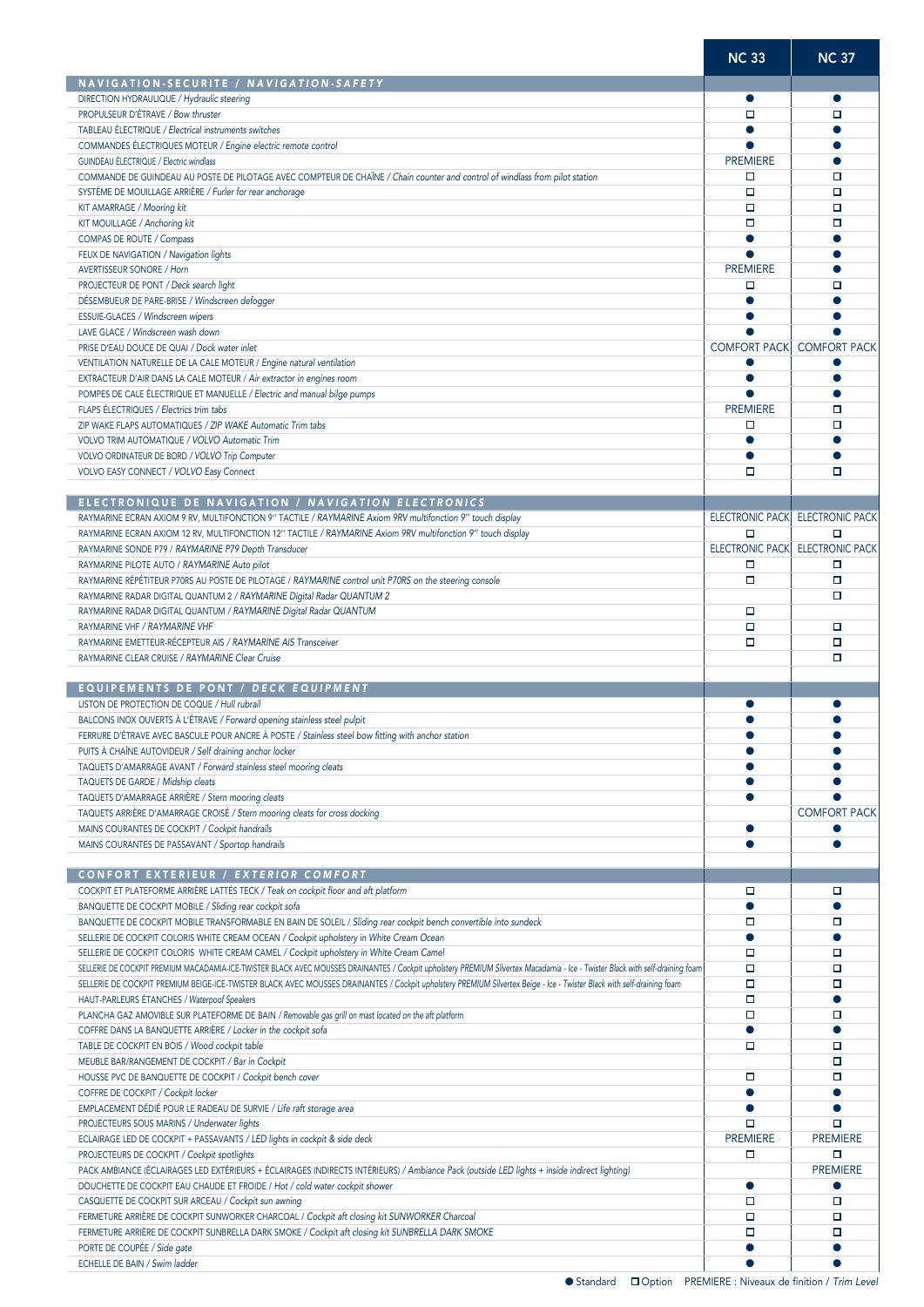|                                                                                                                                                                                                                                                                                      | <b>NC 33</b>                  | <b>NC 37</b>                         |
|--------------------------------------------------------------------------------------------------------------------------------------------------------------------------------------------------------------------------------------------------------------------------------------|-------------------------------|--------------------------------------|
| ECHELLE D'ÉTRAVE AVEC PLATEFORME EN BOIS / Bow ladder with wooden platform                                                                                                                                                                                                           | □                             | □                                    |
| PLATEFORME DE BAIN FIXE / Swim platform including swim ladder                                                                                                                                                                                                                        |                               | $\bullet$                            |
| PASSERELLE PLIABLE MANUELLE / Manual foldable gangway                                                                                                                                                                                                                                |                               | □                                    |
| POMPE ÉLECTRIQUE DE LAVAGE DE PONT / Electrical sea pump for deck washing                                                                                                                                                                                                            | □                             | □                                    |
| BAIN DE SOLEIL AVANT AVEC DOSSIERS RELEVABLES, HOUSSE DE PROTECTION ET MAINS COURANTES / Front sun mattress with lifting backrest, cover and handrails<br>TAUD DE SOLEIL SUNWORKER CHARCOAL AU DESSUS DU BAIN DE SOLEIL AVANT / SUNWORKER Charcoal sun awning above the front sunpad | $\Box$                        | $\Box$<br>□                          |
| RIDEAUX EXTÉRIEURS PARE-BRISE SEMI-OCCULTANTS SUNWORKER CHARCOAL / Windows external semi-transparent curtains SUNWORKER Charcoal                                                                                                                                                     | о                             | П                                    |
|                                                                                                                                                                                                                                                                                      |                               |                                      |
| <b>CONFORT INTERIEUR / INTERIOR COMFORT</b>                                                                                                                                                                                                                                          |                               |                                      |
| ENSEMBLE POUR CARRÉ/CABINES HARMONIE DE TISSUS STANDARD / Saloon/cabins cushions in standard fabric                                                                                                                                                                                  | $\bullet$                     | $\bullet$                            |
| ENSEMBLE POUR CARRÉ/CABINES HARMONIE DE TISSUS OPTIONNELLE / Saloon/cabins cushions optional fabric                                                                                                                                                                                  | о                             | □                                    |
| KIT LINGE DE LIT MONALISON / MONALISON bedding kit<br>FINITION INTÉRIEURE NOYER / WALNUT interior woodworks                                                                                                                                                                          | □                             | □                                    |
| FINITION INTÉRIEURE CHÊNE FLOTTE / WHITE OAK interior woodworks                                                                                                                                                                                                                      | $\Box$                        | $\Box$                               |
| PACK AMBIANCE (ÉCLAIRAGES LED EXTÉRIEURS + ÉCLAIRAGES INDIRECTS INTÉRIEURS) / Ambiance Pack (outside LED lights + inside indirect lighting)                                                                                                                                          | <b>PREMIERE</b>               | <b>PREMIERE</b>                      |
| PRISE 12 V / 12 V plug                                                                                                                                                                                                                                                               |                               |                                      |
| PRISES 220 V / 220 V plugs                                                                                                                                                                                                                                                           | <b>PREMIERE</b>               | $\bullet$                            |
| FUSION PACK AUDIO / FUSION audio pack                                                                                                                                                                                                                                                | о                             | □                                    |
| HAUT-PARLEURS / Speakers<br>CHAUFFAGE AIR PULSÉ (CARRÉ, CABINES, SALLE D'EAU) / Pushed air heating system (saloon, cabins, head)                                                                                                                                                     | <b>O</b> (PACK FUSION)<br>□   | □                                    |
| CLIMATISATION RÉVERSIBLE (SALON + CABINES) 28000 BTU / Air conditioning 28000 BTU reversible (salon / cabin)                                                                                                                                                                         | о                             |                                      |
| CLIMATISATION TROPICALE 32 000 BTU RÉVERSIBLE (SALON / CABINES) / Air conditioning tropical 32 000 BTU reversible (salon / cabins)                                                                                                                                                   |                               | □                                    |
| <b>GROUPE ELECTROGÈNE / Generator</b>                                                                                                                                                                                                                                                | □                             | $\Box$                               |
| ECRAN DE CONTRÔLE NAVICOLOR PERMETTANT LA GESTION DE L'ÉNERGIE ÉLECTRIQUE À BORD / NAVICOLOR control panel to manage electric power on board                                                                                                                                         | □                             | □                                    |
|                                                                                                                                                                                                                                                                                      |                               |                                      |
| CARRE & POSTE DE PILOTAGE / SALOON & HELM STATION<br>RIDEAUX DE TIMONERIE / Wheelhouse curtains                                                                                                                                                                                      |                               | ●                                    |
| BAIE ARRIÈRE VITRÉE 3 PANNEAUX COULISSANTS / Aft transparent 3 sliding doors                                                                                                                                                                                                         |                               |                                      |
| PORTE DE SALON DOUBLE BATTANTS / Folding and pivoting saloon door                                                                                                                                                                                                                    |                               |                                      |
| PORTE DE SALON DOUBLE BATTANTS ET PORTE DE PASSAGE / Folding and pivoting saloon door with passage door                                                                                                                                                                              |                               | <b>PREMIERE</b>                      |
| PORTE LATÉRALE AU POSTE DE PILOTAGE / Helm station lateral door                                                                                                                                                                                                                      |                               |                                      |
| 2 PANNEAUX COULISSANTS DE TOIT DE TIMONERIE / 2 wheelhouse roof hatches                                                                                                                                                                                                              |                               |                                      |
| 2 PANNEAUX OUVRANTS DE TOIT DE TIMONERIRE / 2 wheelhouse opening roof hatches                                                                                                                                                                                                        | □                             | ●<br>□                               |
| TOIT OUVRANT WEBASTO (ÉLECTRIQUE) / Large Webasto electric sliding roof<br>VITRE DE VIS-À-VIS OUVRANTE À BÂBORD / Opening face-to-face window on portside                                                                                                                            |                               |                                      |
| TABLEAU DE BORD COMPLET / Dashboard including complete engine panel                                                                                                                                                                                                                  |                               |                                      |
| SIÈGE PILOTE / Pilot seat                                                                                                                                                                                                                                                            |                               |                                      |
| SIÈGE PILOTE 2 PLACES AVEC COFFRE DE RANGEMENT / 2 seat pilot bench with storage                                                                                                                                                                                                     |                               |                                      |
| BANQUETTE DE CARRÉ TRANSFORMABLE EN BANQUETTE CO-PILOTE 2 PLACES FACE À LA MER / 2 seat copilot benchs                                                                                                                                                                               | ▲                             |                                      |
| CARRÉ TRANSFORMABLE EN COUCHAGE + RIDEAUX INTÉRIEURS DE PARE-BRISE / Saloon convertible into berth with inside windshield curtains                                                                                                                                                   | о                             | □                                    |
| 2 POUFS / 2 cushionned stool<br>TABLE DE CARRÉ SUR EMBASE MÉTALLIQUE / Saloon table on metal base                                                                                                                                                                                    | о                             | $\Box$ (1 pouf)                      |
| MOQUETTE AMOVIBLE DE CARRÉ / Removable carpet in saloon                                                                                                                                                                                                                              | п                             | □                                    |
| TV LED 32"/ TV LED 32"                                                                                                                                                                                                                                                               |                               | $\Box$                               |
| PRÉCÂBLAGE TV + LECTEUR FUSION (LARGEUR MAX TV DISPO) / Prewiring for TV + FUSION player (max width for TV available)                                                                                                                                                                | $\Box$ (max 22")              | $\Box$ (max 32")                     |
| CUISINE / GALLEY                                                                                                                                                                                                                                                                     |                               |                                      |
| EVIERS INOX / Stainless steel sink                                                                                                                                                                                                                                                   | $\bullet$                     | ●                                    |
| SURFACE DE TRAVAIL EN CORIAN / Corian worktop                                                                                                                                                                                                                                        |                               |                                      |
| CHAUFFE EAU (220V + MOTEUR) / Water heater (220V+ engine)                                                                                                                                                                                                                            | <b>PREMIERE</b>               |                                      |
| PLAQUE DE CUISSON AU GAZ / Gaz burner (2 fires)<br>FOUR GAZ / Gas oven                                                                                                                                                                                                               |                               |                                      |
| RÉFRIGÉRATEUR / Fridge                                                                                                                                                                                                                                                               | $\Box$ (57 L)                 | (78 L)                               |
| CUISINE TOUT ELECTRIQUE 220V. FOUR MICRO ONDES ET PLAQUE VITRO CÉRAMIQUE EN REMPLACEMENT DU RÉCHAUD ET DU FOUR À GAZ STANDARD / Full electric                                                                                                                                        |                               |                                      |
| galley 220V microwave with grill function and vitroceramic stove. Instead of the gas stove and oven                                                                                                                                                                                  | □                             | □                                    |
| TIROIR À COUVERTS / Cutlery drawer                                                                                                                                                                                                                                                   |                               |                                      |
| POUBELLE 2 BACS / Dustbin 2 tubs                                                                                                                                                                                                                                                     |                               |                                      |
| RANGEMENTS / Storage<br>BAR / Bar                                                                                                                                                                                                                                                    |                               |                                      |
| MEUBLES DE RANGEMENTS HAUTS / Overhead storage lockers                                                                                                                                                                                                                               |                               |                                      |
|                                                                                                                                                                                                                                                                                      |                               |                                      |
| SOUTE/COLONNE DE RANGEMENT / BILGE STORAGE/UTILITY ROOM                                                                                                                                                                                                                              |                               |                                      |
| SOUTE DE RANGEMENT (ACCÈS DU CARRÉ) / Under floor locker (access from salon)                                                                                                                                                                                                         |                               | $\bullet$                            |
| COLONNES DE TIROIRS DE RANGEMENT / Drawers in utility room<br>RÉFRIGÉRATEUR / Fridge                                                                                                                                                                                                 | <b>COMFORT PACK</b><br>(78 L) | <b>COMFORT PACK</b><br>$\Box$ (78 L) |
| MATELAS POUR ADAPTATION DE LA SOUTE DE RANGEMENT EN 3ÈME CABINE / Mattress for adaptation of storage into a 3rd cabin                                                                                                                                                                |                               | □                                    |
|                                                                                                                                                                                                                                                                                      |                               |                                      |
| CABINE AVANT / FORWARD CABIN                                                                                                                                                                                                                                                         |                               |                                      |
| FENÊTRES DE COQUE AVEC HUBLOT OUVRANT / Hull windows including opening porthole                                                                                                                                                                                                      | $\bullet$                     | $\bullet$                            |
| PANNEAU DE PONT FRONTAL OUVRANT / Opening deck hatch                                                                                                                                                                                                                                 | <b>PREMIERE</b>               |                                      |
| PANNEAU DE PONT OUVRANT SUPPLÉMENTAIRE / Additional opening deck hatch<br>LIT DOUBLE / Double berth (2 m length)                                                                                                                                                                     |                               | <b>PREMIERE</b>                      |
| PENDERIE / Hanging locker                                                                                                                                                                                                                                                            |                               |                                      |
| PRÉCÂBLAGE TV + LECTEUR FUSION (LARGEUR MAX TV DISPO) / Prewiring for TV + FUSION player (max width for TV available)                                                                                                                                                                |                               | $\Box$ (max 22")                     |
| RANGEMENTS SOUS LES LITS / Under bed storage                                                                                                                                                                                                                                         |                               |                                      |
| MIROIR / Mirror                                                                                                                                                                                                                                                                      |                               |                                      |
| COIFFEUSE / Dressing table                                                                                                                                                                                                                                                           |                               |                                      |